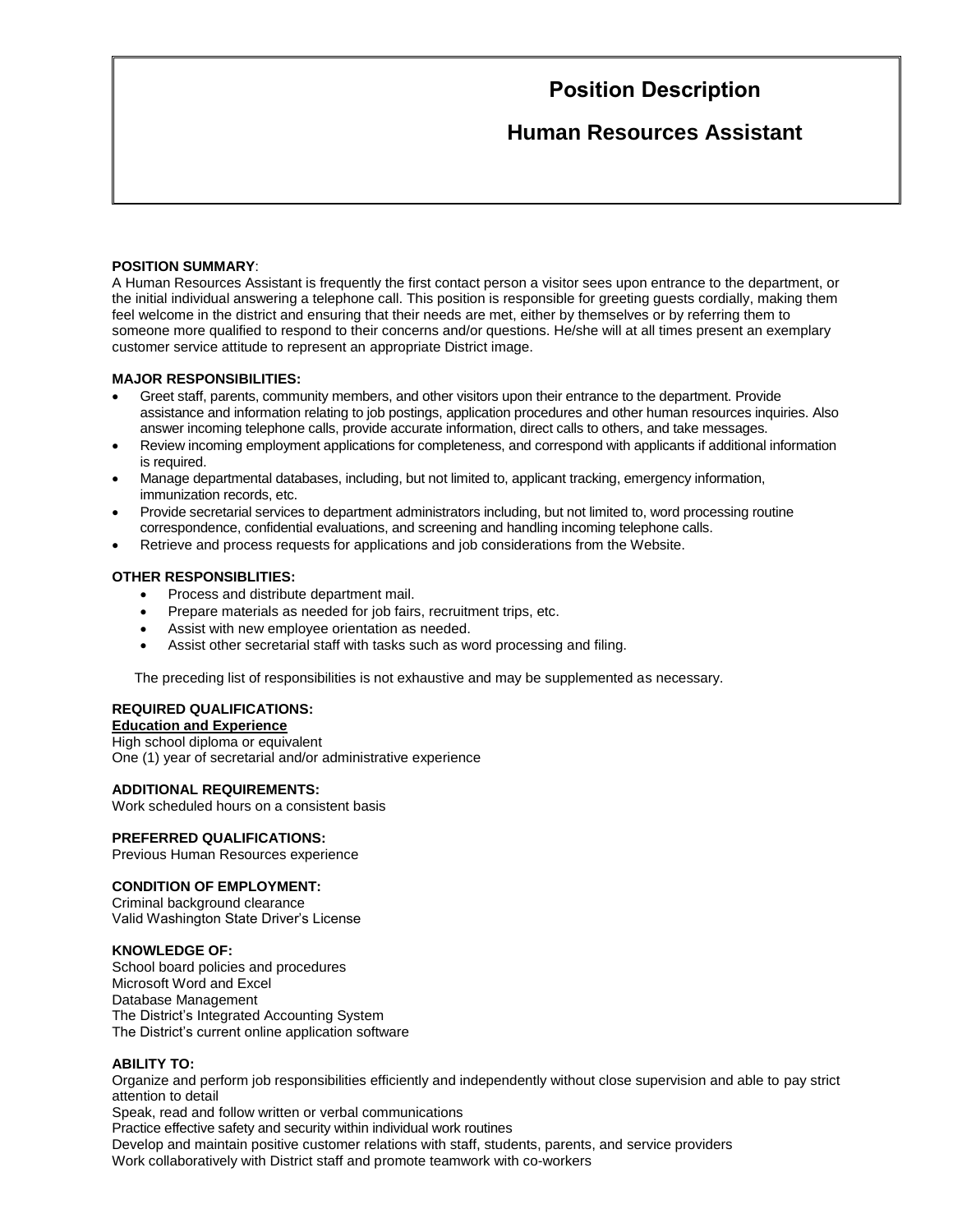## JOB DESCRIPTION: Human Resources Assistant

Practice ethical and professional standards of conduct including the requirements of confidentiality Relate effectively with parents, staff, students and the public in a multicultural and multiracial community Gain proficiency with the District's Integrated Accounting System Gain proficiency with the District's online application software Gain proficiency with Microsoft Word and Microsoft Excel Demonstrate proficiency using an e-mail system and willingness and ability to reach a high level of proficiency with the District's current e-mail system Exhibit proper phone etiquette Remain flexible; able to cope with frequent interruptions and shift priorities to meet required deadlines Operate a variety of modern office equipment including microcomputers and related software Abide by Federal Way Public Schools' Policies and Procedures

Perform job responsibilities with or without reasonable accommodations

## **REQUIRED KNOWLEDGE, SKILLS AND ABILITIES RELATED TO CULTURAL COMPETENCE AND EQUITY:**

Knowledge/awareness of own cultural identity and how this influences behavior, and desire to learn about the cultural identity of others.

Ability to establish and nurture an environment that promotes cultural competence and equitable treatment of staff, students, and patrons of the District.

Ability to understand and hold self and others accountable for promoting the Federal Way Public Schools' commitment to "All Means All".

Ability to recognize that each person is a unique individual even as we celebrate their group cultural heritage.

**PHYSICAL DEMANDS:** The physical demands described here are representative of those that must be met by an employee to successfully perform the essential functions of this job. Reasonable accommodations may be made to enable individuals with disabilities to perform the essential functions.

While performing the duties of this job, the employee will regularly stand and walk, bend neck and back, use hands for repetitive grasping and pushing/pulling. The employee may occasionally be required to squat, kneel, and use hands for fine manipulation. The employee will constantly be required to sit for extended periods of time and use a computer screen and keyboard, and occasionally be required to climb stairs/ladder, lift and reach overhead, crawl, and lift/carry. The employee must constantly lift/carry up to 5 pounds and must frequently lift /carry up to 10 pounds. The employee will occasionally lift/carry a maximum of 20 lbs. The employee is occasionally required to push/pull a maximum weight of 100 pounds.

**WORK ENVIRONMENT:** The work environment characteristics described here are representative of those an employee encounters while performing the essential functions of this job. Reasonable accommodations may be made to enable individuals with disabilities to perform the essential functions.

While performing the duties of this job, the employee regularly works in indoor conditions and regularly works near video display. The noise level in the work environment is usually moderate. The position constantly deals with frequent interruptions, demanding deadlines, and occasionally deals with angry and distraught employees, students and community members.

#### **WORK SCHEDULE**

This position typically works 8 hours per day, Monday through Friday, 260 days per year.

#### **REPORTING RELATIONSHIP**

This position reports to, and is evaluated by the Human Resources Director, or designee. This position may also receive some direction from other Human Resources administrators.

#### **REPRESENTATION**

Federal Way Education Association – Education Support Professionals (FWEA-ESP)

#### **LEVEL OF COMPENSATION**

Level 3 on the FWEA-ESP salary schedule.

CLASSIFICATION HISTORY Update 07/2015

#### DISCLAIMER

The preceding list is not exhaustive and may be supplemented as necessary. The statements contained herein reflect general details as necessary to describe the principal functions of this job, the scope of responsibility and the level of knowledge and skills typically required, but should not be considered an all-inclusive listing of work requirements, skills or duties so classified. All personnel may be required to perform duties outside their normal responsibilities from time to time as needed.